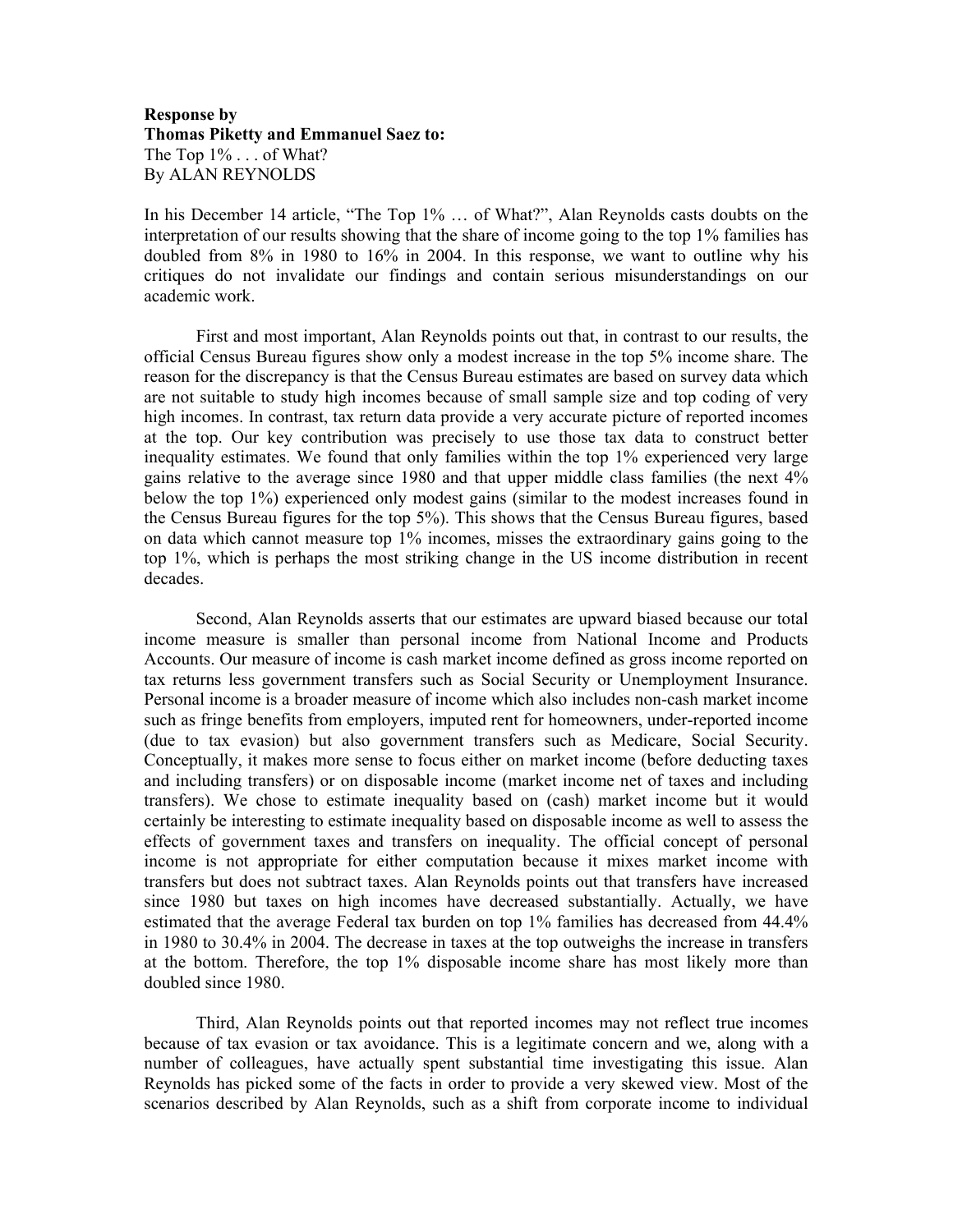income or from qualified stock-options to non-qualified stock options, would imply that high incomes used to receive capital gains instead of ordinary income. For example, a closely held C-corporation which does not distribute its profits increases in value and those accumulated profits would appear as realized capital gains on the owner individual tax return when the business is sold. Yet, our top 1% income share series including realized capital gains has also doubled from 10.0% in 1980 to 19.8% in 2004.

In contrast to what Alan Reynolds suggests, there is a debate among economists on whether reported incomes respond to tax rates. The emerging consensus is that there can be substantial responses in the short-run due to retiming of income such as realizing capital gains before a tax rate increase, but that the long-term response is small. For example, as shown by Austan Goolsbee at the University of Chicago, the Clinton 1993 top rate increase from 31% to 39.6% did induce executives to exercise their stock-options in 1992 instead of 1993 but executive pay resumed its dramatic surge after 1994. Indeed, our series focusing exclusively on W2 wage and salary income (therefore excluding both business income and capital income), show that the top  $1\%$  wage income share has increased from 6.4% in 1980 to  $11.6\%$  in 2004, no doubt a very large increase as well. There is a very large literature on executive compensation and one point of agreement is that executive pay has surged relative to average pay over the last two decades, whether one counts stock-options when exercised or when granted, or even if one excludes stock-options entirely.

Even the small point on  $401(k)$ s is conceptually mistaken: pension income is reported on tax returns when withdrawn during retirement and hence returns on pension funds are implicitly included in our income measure. Furthermore, before 401(k)s where introduced in the 1980s, workers had traditional Defined Benefits pensions which also generated capital income which were not reported on tax returns before retirement.

In sum, our work has shown the top 1% income share has increased dramatically in recent decades and has reached levels which had not been seen since before World War II and even since before the Great Depression when including capital gains. The reduction in taxes at the top since 2001 has mechanically exacerbated the discrepancy in disposable income between the rich and the rest of us. Thus, it is obvious that the progressive income tax should be the central element of the debate when thinking about what to do about the increase in inequality. Even conservatives like Alan Reynolds would agree and that is why they prefer to dismiss the facts about growing income inequality rather than face the debate on income tax progressivity at a time of growing economic disparity.

Thomas Piketty is Professor of Economics at the Paris School of Economics Emmanuel Saez is Professor of Economics at the University of California at Berkeley December 20, 2006.

## **Original article by Alan Reynolds**

The Top 1\% . . . of What? By ALAN REYNOLDS December 14, 2006; Page A20

As many others have done, Virginia's Democratic Senator-elect Jim Webb recently complained on this page of an "ever-widening divide" in America, claiming "the top 1% now takes in an astounding 16% of national income, up from 8% in 1980." Those same figures have been repeatedly echoed in all major newspapers, including this one. Yet the statement is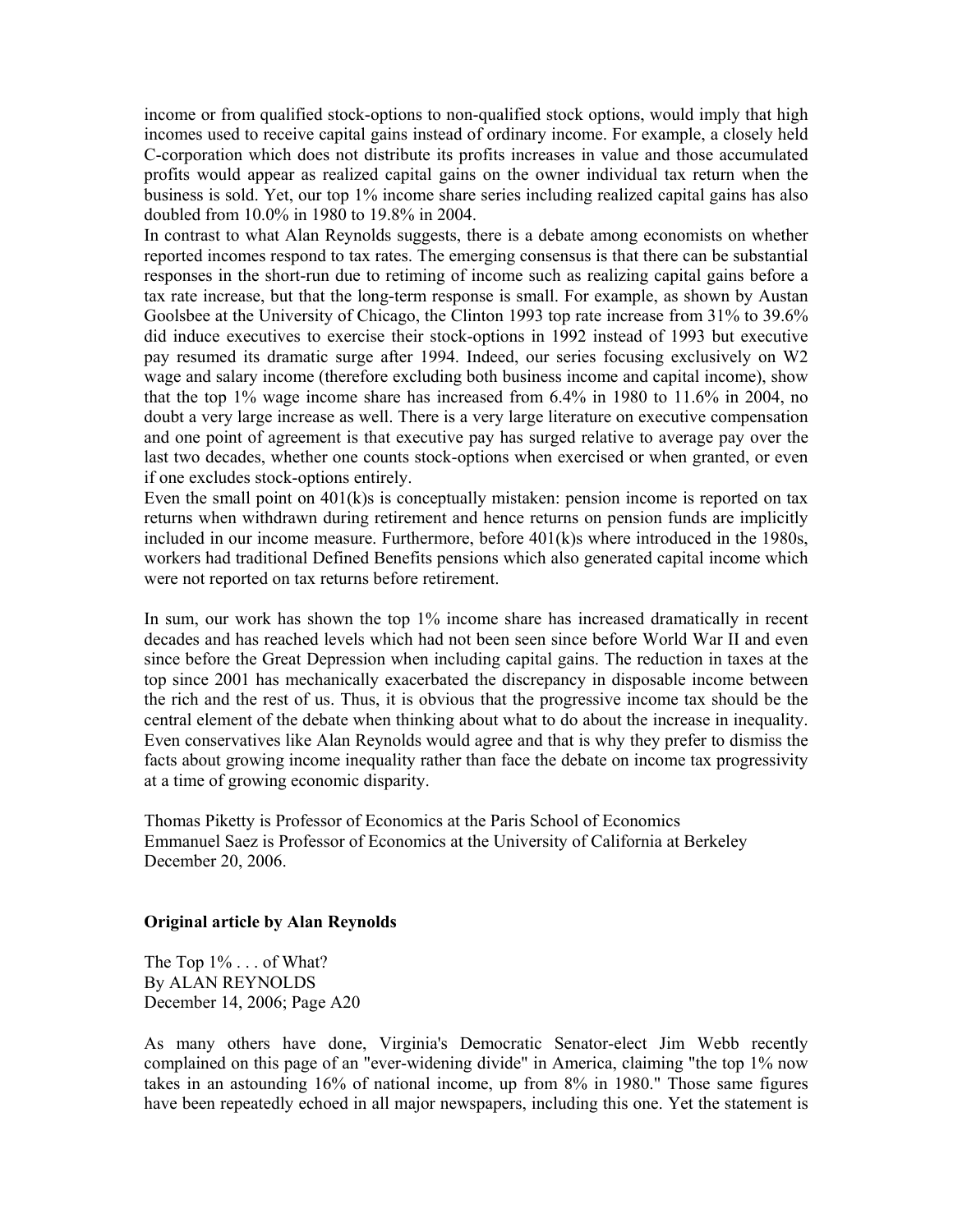clearly false. The top 1% of households never received anything remotely approaching 16% of personal income (national income includes corporate profits). The top 1% of tax returns accounted for 10.6% of personal income in 2004. But that number too is problematic.

The architects of these estimates, Thomas Piketty of École Normale Supérieure in Paris and Emmanuel Saez of the University of California at Berkeley, did not refer to shares of total income but to shares of income reported on individual income tax returns -- a very different thing. They estimate that the top 1% (1.3 million) of taxpayers accounted for 16.1% of reported income in 2004. But they explicitly exclude Social Security and other transfer payments, which make up a large and growing share of total income: 14.7% of personal income in 2004, up from 9.3% in 1980. Besides, not everyone files a tax return, not all income is taxable (e.g., municipal bonds), and not every taxpayer tells the complete truth about his or her income.

For such reasons, personal income in 2004 was \$3.3 trillion, or 34.4%, larger than the amount included in the denominator of the Piketty-Saez ratio of top incomes to total incomes. Because that gap has widened from 30.5% in 1988, the increasingly gigantic understatement of total income contributes to an illusory increase in the top 1%'s exaggerated share.

The same problems affect Piketty-Saez estimates of share of the top 5%, which contradict those from the Census Bureau (which also exclude transfer payments). Messrs. Piketty and Saez figure the top 5%'s share rose to 31% in 2004 from 27% in 1993. Census Bureau estimates, by contrast, show the top 5%'s share of family income fluctuating insignificantly from 20% to 21% since 1993. The top 5%'s share has been virtually flat since 1988, aside from a meaningless one-time jump in 1993 when, as the Economic Policy Institute noted, "a change in survey methodology led to a sharp rise in measured inequality."

Unlike the Census Bureau, Messrs. Piketty and Saez measure income per tax unit rather than per family or household. They maintain that income per tax unit is 28% smaller than income per household, on average. But because there are many more two-earner couples sharing a joint tax return among high-income households, estimating income per tax return exaggerates inequality per worker.

The lower line in the graph shows that the amount of income Messrs. Piketty and Saez attribute to the top 1% accounted for 10.6% of personal income in 2004. That 10.6% figure looks much higher than it was in 1980. Yet most of that increase was, as they explained, "concentrated in two years, 1987 and 1988, just after the Tax Reform Act of 1986." As Mr. Saez added, "It seems clear that the sharp, and unprecedented, increase in incomes from 1986 to 1988 is related to the large decrease in marginal tax rates that happened exactly during those years."

That 1986-88 surge of reported high income was no surprise to economists who study taxes. All leading studies of "taxable income elasticity," including two by Mr. Saez, agree that the amount of income reported by high-income taxpayers is extremely sensitive to the marginal tax rate. When the top tax rate goes way down, the amount reported on tax returns goes way up. Those capable of earning high incomes had more incentive to do so when the top U.S. tax rate dropped to 28% in 1988 from 50% in 1986. They also had less incentive to maximize tax deductions and perks, and more incentive to arrange to be paid in forms taxed as salary rather than as capital gains or corporate profits.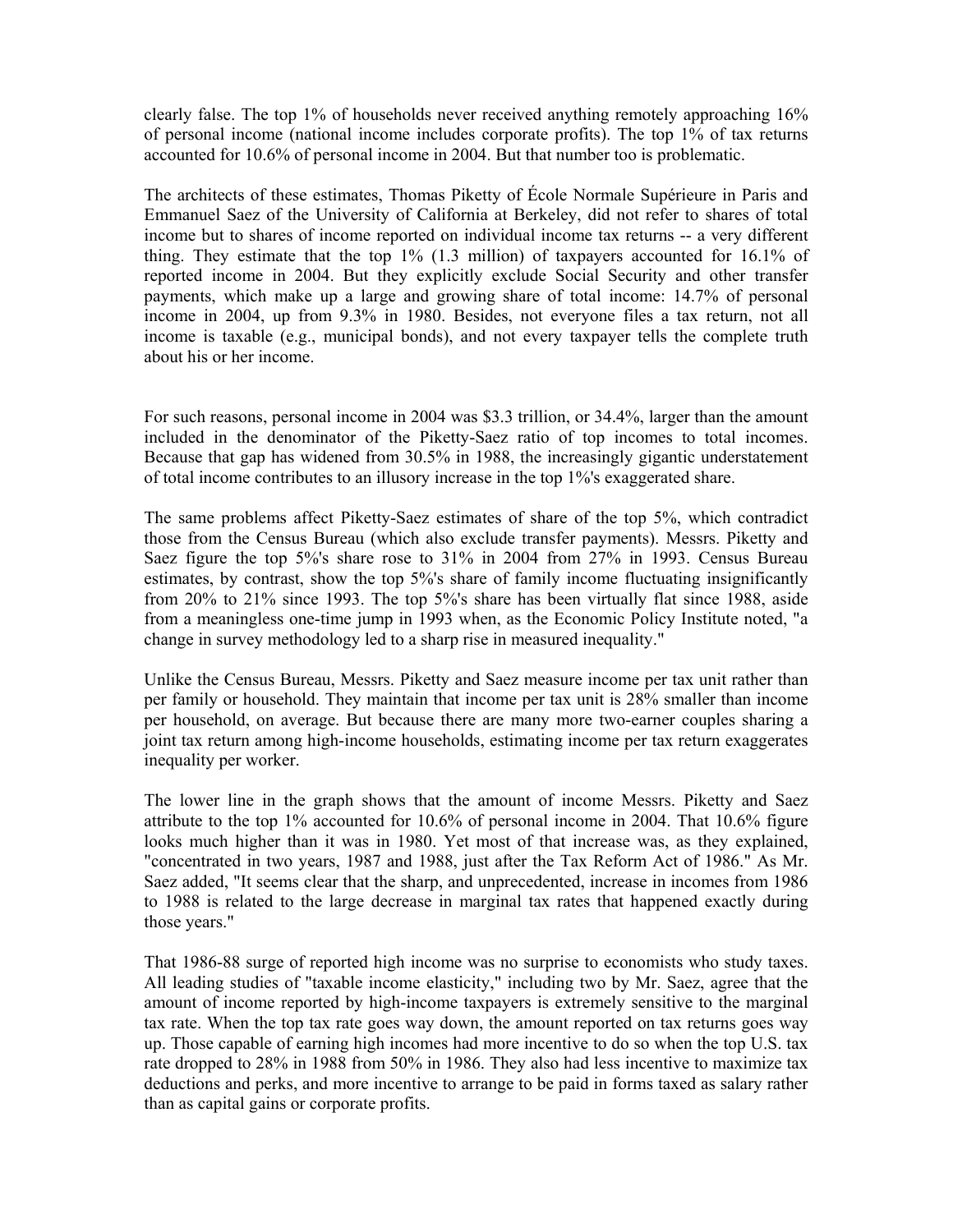The top line in the graph shows how much of the top 1%'s income came from business profits. In 1981, only 7.8% of the income attributed to the top 1% came from business, because, as Mr. Saez explained, "the standard C-corporation form was more advantageous for highincome individual owners because the top individual tax rate was much higher than the corporate tax rate and taxes on capital gains were relatively low." More businesses began to file under the individual tax when individual tax rates came down in 1983. This trend became a stampede in 1987-1988 when the business share of top percentile income suddenly increased by 10 percentage points. The business share increased again in recent years, accounting for 28.4% of the top 1%'s income in 2004.

As was well-documented years ago by economists Roger Gordon and Joel Slemrod, a great deal of the apparent increase in reported high incomes has been due to "tax shifting." That is, lower individual tax rates induced thousands of businesses to shift from filing under the corporate tax system to filing under the individual tax system, often as limited liability companies or Subchapter S corporations.

IRS economist Kelly Luttrell explained that, "The long-term growth of S-corporation returns was encouraged by four legislative acts: the Tax Reform Act of 1986, the Revenue Reconciliation Act of 1990, the Revenue Reconciliation Act of 1993, and the Small Business Protection Act of 1996. Filings of S-corporation returns have increased at an annual rate of nearly 9.0% since the enactment of the Tax Reform Act of 1986."

Switching income from corporate tax returns to individual returns did not make the rich any richer. Yet it caused a growing share of business owners' income to be newly recorded as "individual income" in the Piketty-Saez and Congressional Budget Office studies that rely on a sample of individual income tax returns. Aside from business income, the top 1%'s share of personal income from 2002 to 2004 was just 7.2% -- the same as it was in 1988.

In short, income shifting has exaggerated the growth of top incomes, while excluding a third of personal income (including transfer payments) has exaggerated the top groups' income share.

There are other serious problems with comparing income reported on tax returns before and after the 1986 Tax Reform. When the tax rate on top salaries came down after 1988, for example, corporate executives switched from accepting stock or incentive stock options taxed as capital gains (which are excluded from the basic Piketty-Saez estimates) to nonqualified stock options reported as W-2 salary income (which are included in the Piketty-Saez estimates). This largely explains why the top 1%'s share rises with the stock boom of 1997- 2000 then falls with the stock market in 2001-2003.

In recent years, an increasingly huge share of the investment income of middle-income savers is accruing inside  $401(k)$ , IRA and  $529$  college-savings plans and is therefore invisible in tax return data. In the 1970s, by contrast, such investment income was usually taxable, so it appears in the Piketty-Saez estimates for those years. Comparing tax returns between the 1970s and recent years greatly understates the actual gain in middle incomes, and thereby contributes to the exaggeration of top income shares.

In a forthcoming Cato Institute paper I survey a wide range of official and academic statistics, finding no clear trend toward increased inequality after 1988 in the distribution of disposable